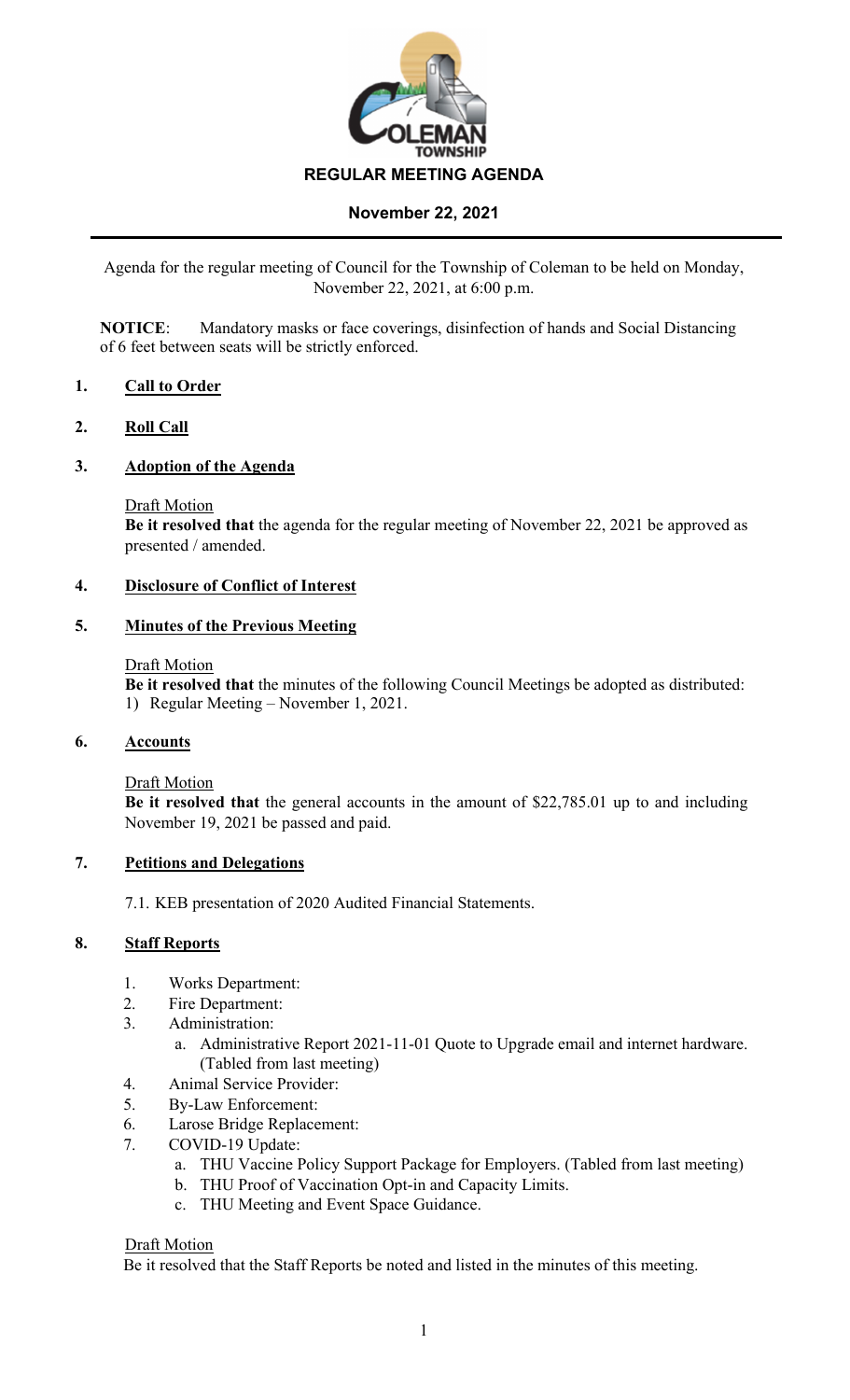

## **9. By-laws**

9.1. By-law No. 21-41, Being a by-law to authorize the entering into an Agreement with the Ontario Clean Water Agency (OCWA) for the Management, Operation and Maintenance Services of the Water Distribution System within the Township of Coleman.

## **10. Business Arising from the Minutes**

## **11. New Business**

- 11.1. Conferences:
- 11.2. Motions:
	- 11.2.1. Bass Lake Forestry Operation Concern about access road closure.
	- 11.2.2. 9-1-1 Numbering in Coleman Township.
	- 11.2.3. Upcoming meeting with Agnico Eagle.
	- 11.2.4. Correspondence from the Town of Cobalt regarding Senior Accommodation in Home Communities.

# **12. Committee Reports**

- 12.1 Public Works
- 12.2 Finance
- 12.3 Government Liaison, TeMAG and TMA
- 12.4 Tourism & Recreation

# **13. Correspondence**

| <b>Item</b><br>No. | <b>Received</b><br><b>Date</b> | Originator                                              | <b>Subject</b>                                                                                                                                                                          |  |
|--------------------|--------------------------------|---------------------------------------------------------|-----------------------------------------------------------------------------------------------------------------------------------------------------------------------------------------|--|
| 13.1               | November 8                     | Town of Bracebridge                                     | Item for Discussion – Request for<br>Action Related to "Renovictions"                                                                                                                   |  |
| 13.2               | November 1                     | City of Kitchener                                       | Motion regarding renovictions                                                                                                                                                           |  |
| 13.3               | November 1                     | City of Kitchener                                       | Motion to request financial support for<br>the vaccine passport program                                                                                                                 |  |
| 13.4               | November 9                     | Township of Lake of Bays                                | Correspondence – Request for<br><b>Additional COVID-19 Funding</b>                                                                                                                      |  |
| 13.5               | November 9                     | Ministry of the Attorney<br>General - Tribunals Ontario | Appeal Payment Options - Update                                                                                                                                                         |  |
| 13.6               | November 10                    | Municipality of Mattice-Val<br>Cote                     | Motion to request the Province to<br>reconsider the decision to postpone<br>property assessment update                                                                                  |  |
| 13.7               | November 3                     | Ministry of Transportation                              | MTO – Electronic Logging Devices                                                                                                                                                        |  |
| 13.8               | November 3                     | Ontario Clean Water Agency                              | <b>CLI-ECA Application Process</b>                                                                                                                                                      |  |
| 13.9               | September 30                   | <b>Ontario Provincial Police</b>                        | 2022 Annual Billing Statement<br>Package                                                                                                                                                |  |
| 13.10              | November 12                    | Agnico Eagle                                            | Mine Hazard Rehabilitation Work                                                                                                                                                         |  |
| 13.11              | November 15                    | Township of Alnwick-<br>Haldimand                       | Support Resolution – Endorsing<br>National Teen Driver Safety Week<br>and Requesting Ministry of<br><b>Transportation to Review Measures</b><br><b>Impacting Newly Licensed Drivers</b> |  |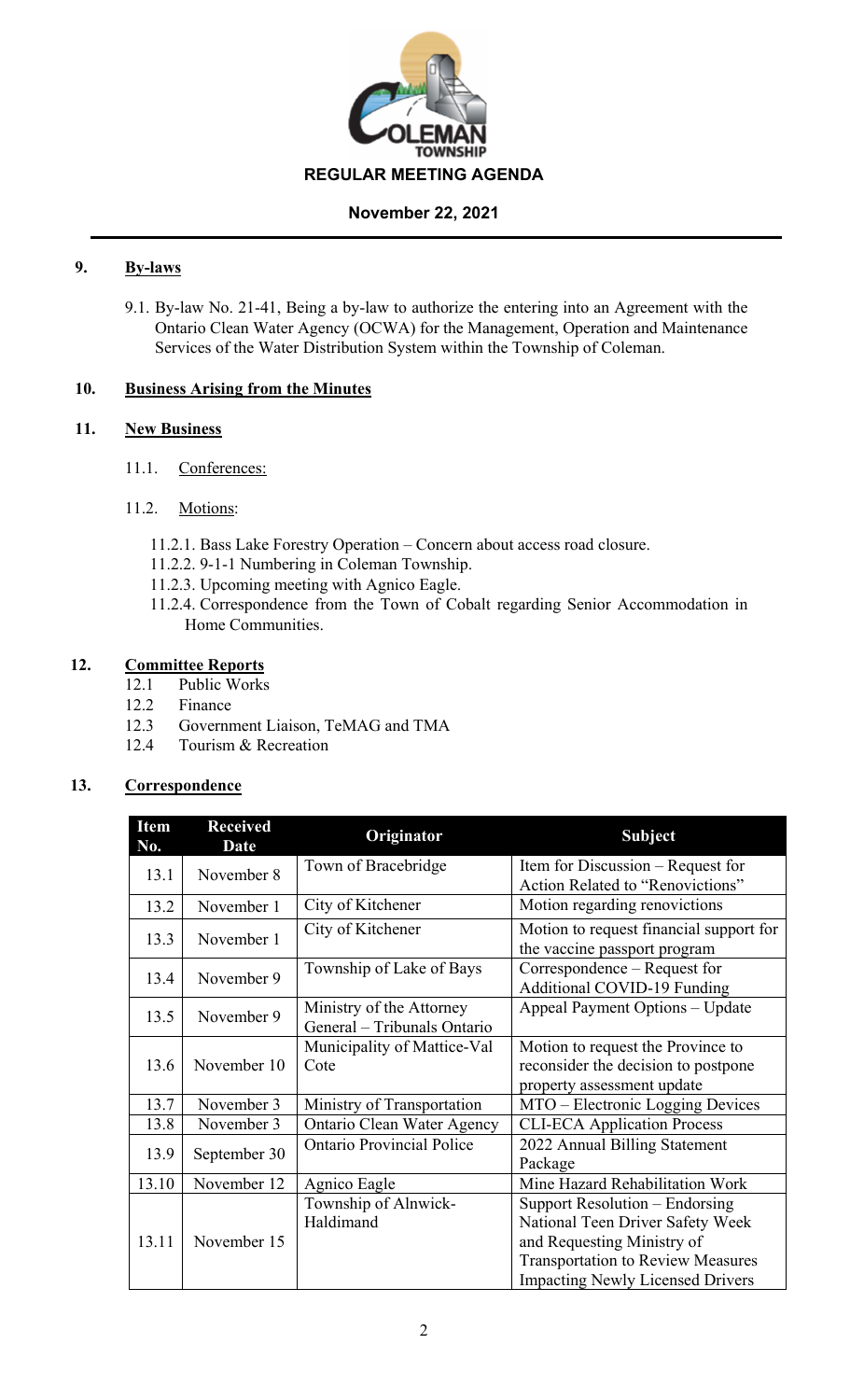

|       |             | Municipality of Chatham- | Support Resolution from the Council              |  |
|-------|-------------|--------------------------|--------------------------------------------------|--|
| 13.12 | November 10 | Kent                     | of Huron County passed October 20 <sup>th</sup>  |  |
|       |             |                          | re: Homelessness Task Force                      |  |
|       |             | Municipality of Chatham- | Support Resolution from the Council              |  |
| 13.13 | November 10 | Kent                     | of Kitchener passed October 18th re:             |  |
|       |             |                          | Renovictions                                     |  |
|       |             | Municipality of Chatham- | Support Resolution from the Council              |  |
| 13.14 | November 10 | Kent                     | of Kitchener passed October 18 <sup>th</sup> re: |  |
|       |             |                          | Vaccine Passport Program                         |  |
| 13.15 | November 15 | City of Kitchener        | Resolution regarding liquor licence              |  |
|       |             |                          | sales and patio extensions                       |  |
|       | November 15 | Town of Lasalle          | COVID-19 Testing Requirement at                  |  |
| 13.16 |             |                          | Land Border                                      |  |

## **Draft Motion**

Be it resolved that correspondence items 13.1 to 13.16 be noted, filed and recorded in the minutes of this meeting.

## **14. Notice of Motion**

## **15. In camera (closed) session**

## Draft Motion

**Whereas** Section 239(2) states that a meeting or part of a meeting may be closed to the public if the subject matter being considered is:

- (b) personal matters about an identifiable individual, including municipal or local board employees;
- (c) a proposed or pending acquisition or disposition of land by the municipality or local board;
- (e) litigation or potential litigation, including matters before administrative tribunals, affecting the municipality or local board;

**Be it resolved that** Council agrees to convene in closed session at \_\_\_\_\_\_\_\_ p.m. to discuss the following matters:

- 1. Public Complaint Form.
- 2. Caverly Property Sale.
- 3. Offer to Purchase Township Surplus Land.
- 4. Applications to fill the vacant Council seat.
- 5. Chitaroni Litigation Update.
- 6. Properties with Building Conditions.

## Draft Motion:

**Be it resolved that** Council agrees to reconvene in open session at \_\_\_\_\_\_\_ p.m. with/without a report.

## **16. Confirmatory By-law**

## Draft Motion

**Be it resolved that** By-Law No. 21-42 being a By-law to confirm certain proceedings of Council be read a first and second time.

## **Draft Motion**